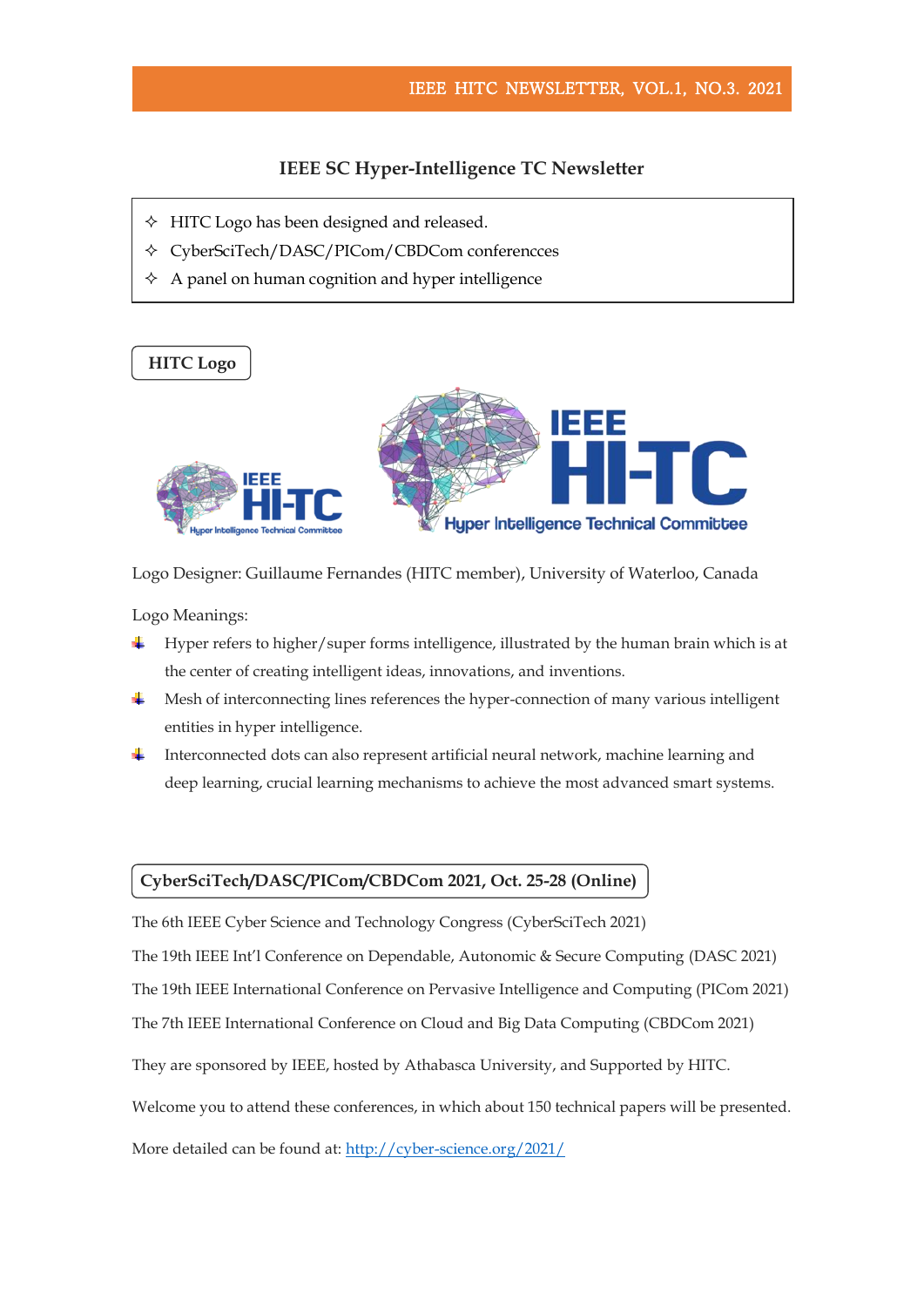### **A Panel on Human Cognition and Hyper Intelligence**

Panel Time: 10:00-11:40 a.m. EST, October 26, 2021 (online)

Panel Co-Chairs:

D. Frank Hsu, Fordham University, United States Jianhua Ma, Hosei University, Japan

Panel Speakers:

Shinsuke Shimojo, California Institute of Technology, United States

 *"Upper Limits" and How to Break Them - in Relation to Somatic and Social Characteristics of Implicit Cognitive Processes* 

Ryota Kanai, Araya Inc., Japan

*Implementing Functions of Consciousness*

Christina Schweikert, St. John's University, United States

*Model Fusion: Combining Multiple ML/AI Models with Cognitive Diversity*

Michael David, National Intelligence University, United Sates

*Hyper-Intelligent Supply Chain Developments and Risks* 

Vincenzo Piuri, Universita' degli Studi di Milano, Italy

*Ambient Intelligence: Convergence of Technologies for Smart Environments*

Panel Outline:

Human cognition is a complex neural process ranging from sensory-motor tasks to decision making. Hyper intelligence strives to accomplish complex tasks through creation or combination of diverse intelligent systems used by humans or machines based on a variety of methodologies, algorithms, and models in statistics, computation, and mathematics. Current panel HCHI will focus on various aspects of human cognition and hyper intelligence, as well as their relations and interactions. The five key panelists are active researchers and professionals who offer their perspectives on: cognitive process (Shimojo), functions of conscientiousness(Kanai), model fusion (Schweikert), supply chain development (David), and convergence of technologies (Piuri).

Panel webpage: <http://cyber-science.org/2021/panel/>

*All HITC members are welcome to attend the panel, which is an important HITC event.*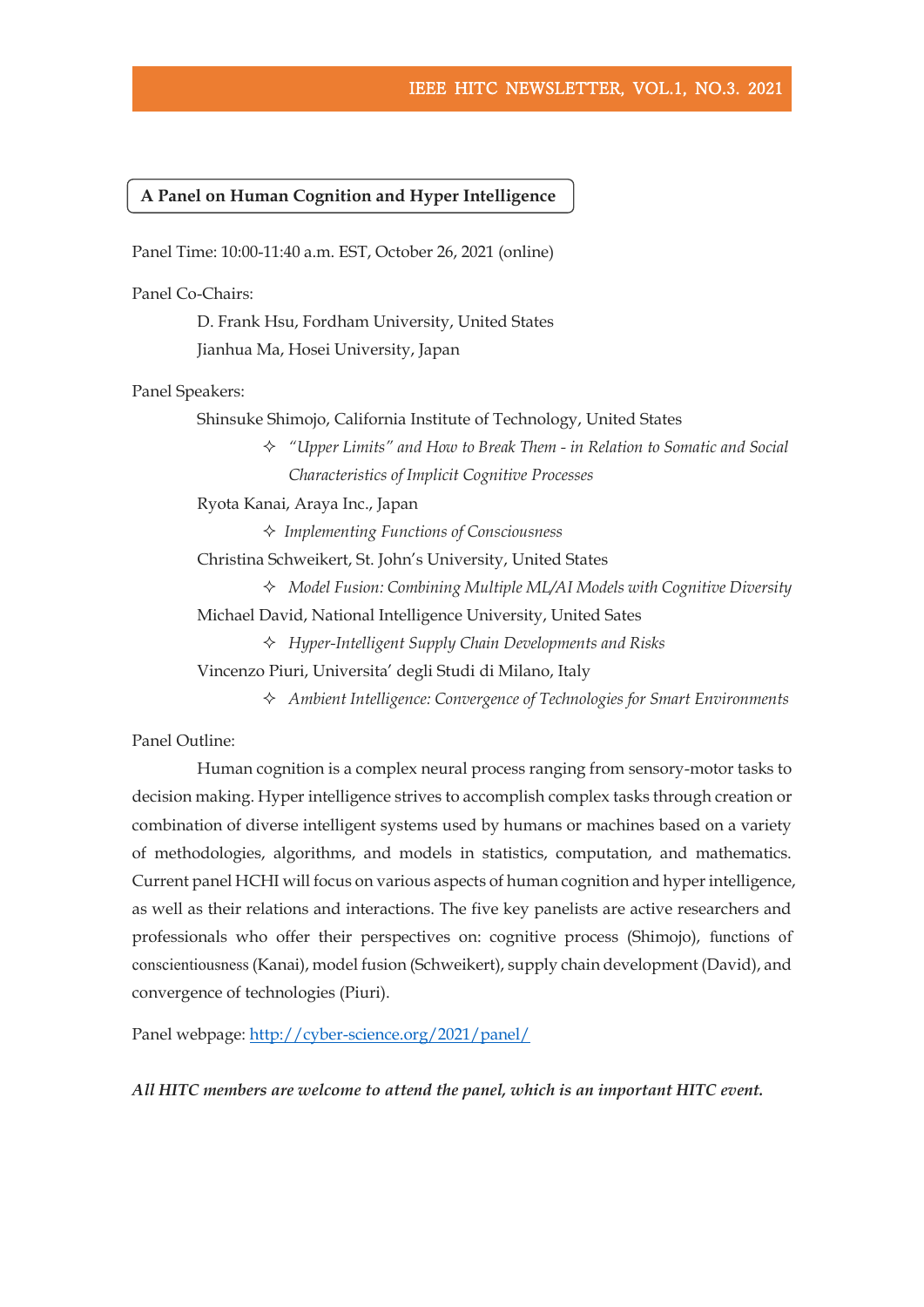**Dr. D. Frank Hsu** (Life SM, IEEE) is the Clavius Distinguished Professor of Science, a Professor of Computer and Information Science, and director of the Laboratory of Informatics and Data Mining (LIDM) with Fordham University, New York, NY, USA. He was Visiting Professor at Keio University (as IBM Chair, 1991), JAIST (as Komatsu chair, 1993), Taiwan University in 1998, and DIMACS Special Years on Information Fusion at Rutgers University (2013-15).

Hsu has served on many editorial boards including IEEE Transactions on Computers (1992- 96), on Reliability (2015-16), and Systems Journal (2018-2021). He contributes frequently to the IEEE CyberSciTech Congress and its affiliated conferences: DASC, PICom and Data Com. (https://storm.cis.fordham.edu/~hsu)

Dr. Jianhua Ma is a professor in the Faculty of Computer and Information Sciences, Hosei University, Japan. He is one of pioneers in research on Hyper World and Cyber World (CW) since 1996. He first proposed Ubiquitous Intelligence (UI) towards Smart World (SW), which he envisioned in 2004, and was featured in the European ID People Magazine in 2005. He has conducted several unique CW-related

projects including the Cyber Individual (Cyber-I), which was highlighted on the IEEE Computing Now in 2011. He has founded IEEE Conferences on Ubiquitous Intelligence and Computing (UIC), Pervasive Intelligence and Computing (PICom), Cyber Physical and Social Computing (CPSCom), Internet of Things (iThings), and Internet of People (IoP). He is a chair of IEEE SC Technical Committee on Hyper-Intelligence, a co-chair of IEEE SMC Technical Committee on Cybermatics, and a founder of IEEE CIS Technical Committee on Smart World.

**Dr. Shinsuke Shimojo** is an experimental psychologist/cognitive neuroscientist, Gertrude Baltimore Professor in Division of Biology & Biological Engineering/Computation & Neural Systems at California Institute of Technology. He earned a Master's Degree from the University Tokyo, and a PhD from the Massachusetts Institute of Technology. His research has focused on sensory perception, its development and adaptation, sensory-motor coordination, multisensory integration, attention and

consciousness, emotional decision making, etc. He is the recipient of awards, including the most creative research award (Japanese Society of Cognitive Science), Tokizane Memorial Award (Japanese Neuroscience Society), etc.





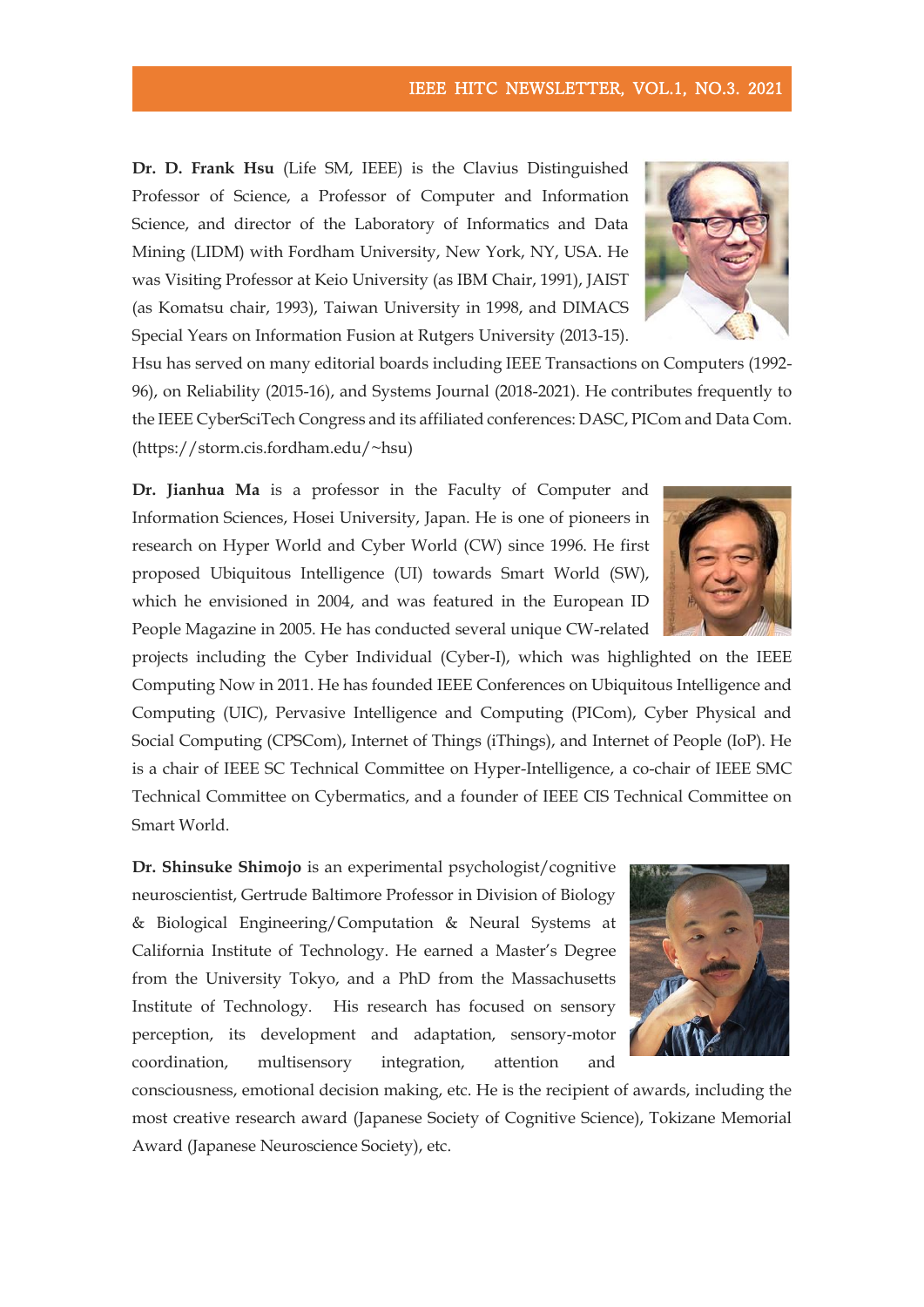**Dr. Ryota Kanai** is a Founder & CEO of Araya, Inc. After graduating from the Faculty of Science at Kyoto University in 2000, he received his PhD (Cum Laude) in 2005 from Utrecht University in the Netherlands, where he studied human visual information processing mechanisms. After working as a researcher at California Institute of Technology in the U.S. and University College London in the U.K., and as a JST PRESTO researcher and Associate Professor of Cognitive

Neuroscience at the University of Sussex in the U.K., he founded Araya, Inc. and worked full time there since 2015. He is engaged in research on the principles of consciousness in the brain and the implementation of consciousness in AI through the fusion of neuroscience and information theory. He has been also working on the practical application of AI and neuroscience in industry. He has received many awards, including the Young Scientist Award from the Ministry of Education, Culture, Sports, Science and Technology, the JEITA Venture Award (2020), the ET/IoT Technology Award (2019) among others as Araya Inc. From 2020, he is working on the practical application of brain-machine interface as a project manager of the Moonshot Project in the Cabinet Office.

**Dr. Christina Schweikert** is an Associate Professor of Computer Science at St. John's University and currently serves as program director for the M.S. in Data Science. After joining the University, she was granted a Clare Boothe Luce professorship. She completed her Ph.D. in Computer Science from the City University of New York, Graduate Center and has previously taught at Fordham University and the State University of New

York. Dr. Schweikert's research interests include data and information fusion, computational intelligence, biomedical and healthcare informatics. She is a collaborator with Fordham University's Laboratory for Informatics and Data Mining.

**Dr. Michael David** has served on the faculty of the National Intelligence University (NIU), School of Science & Technology Intelligence since February 2014. He teaches courses on Cyber & Data Science issues. He is focused on cyber, supply chain, and critical infrastructure security issues. Previously, Dr. David worked for the Cubic Corporation of San Diego, Ca and served as vice president for international operations in Tokyo, New York City, Singapore and Brussels. His Ph.D. is from Kyushu University, Japan.